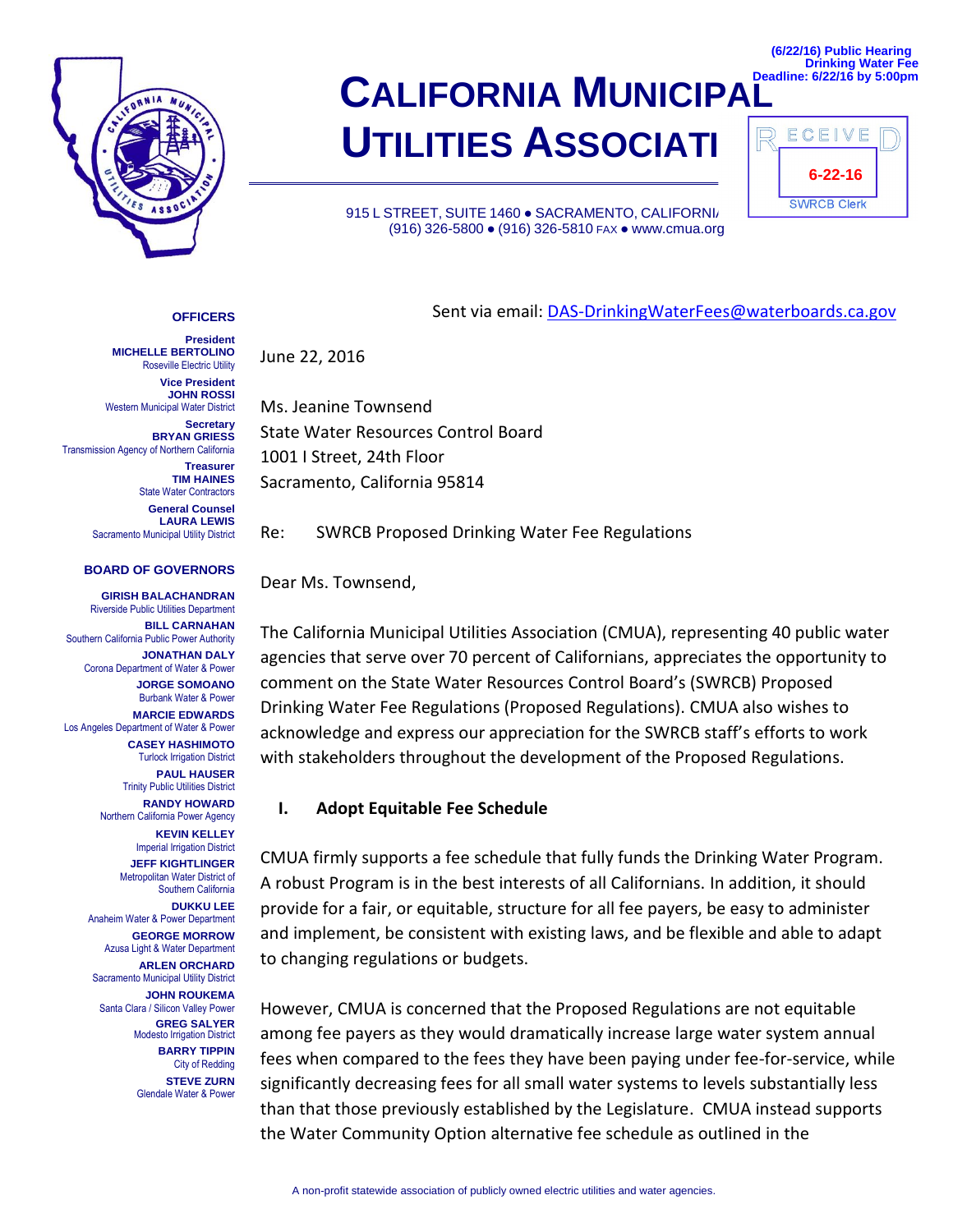Ms. Jeanine Townsend June 22, 2016 Page 2

letter submitted by the Association of California Water Agencies (ACWA). This alternative approach would adequately fund the program, reduce the current disparity between small and large water systems and acknowledge the infrastructure investments and economies-of-scale achieved with larger systems.

## **II. Ensure Appropriate Reserves**

Health and Safety Code section 116565(a) states that the annual fee collected by the SWRCB from public water systems "shall be sufficient to pay, but in no event shall exceed, the state board's costs in conducting these activities, *including a prudent reserve in the Safe Drinking Water Account."* We understand from discussions with staff that the SWRCB plans to collect a 10 percent reserve based on the Governor's Proposed Budget in January 2016, which does not include budget change proposals approved after that time that will impact the eventual reserve amount for FY 2016-2017. While CMUA supports a drinking water program that includes sufficient reserves and is fiscally sustainable, the state's water systems also are accountable to their ratepayers for any expenditure including drinking water fees. As the fee schedule is finalized and the SWRCB makes future revisions, we urge staff to work with stakeholders to carefully assess the appropriate level of reserves that will ensure an effective balance between fee authority and fiscal responsibility for both the state and the regulated community.

### **III. Continue to Maximize Federal Funding Sources**

In addition to the water system fees deposited in the Safe Drinking Water Account, drinking water activities at the SWRCB are funded through two federal sources: the Public Water System Supervision Grant (PWSS Grant) and the Drinking Water State Revolving Fund State Program Management Set-Aside (PWSS SRF Set-Aside). These long-standing, reliable sources of funding are key elements of the state's Drinking Water Program; in fact states have received the PWSS Grant since 1976 and the SRF Set-Aside since the 1996 amendments to the federal Safe Drinking Water Act. CMUA appreciates the SWRCB maximizing the PWSS SRF Set-Aside in the FY 2016-2017 DWSRF Intended Use Plan and we urge the SWRCB to continue utilizing the maximum level of federal funding available on an annual basis for drinking water program activities, rather than divert those funds to other programs and consequently require the regulated community to pay additional drinking water fees.

## **IV. Establish Additional Performance Metrics**

CMUA supports the SWRCB's efforts to increase accountability in the drinking water program such as the inclusion of several activities in the California Water Boards' Annual Performance Report. We also recommend that the SWRCB establish performance metrics for turnaround time on processing variances and waivers and turnaround time on requests from systems for other compliance activities.